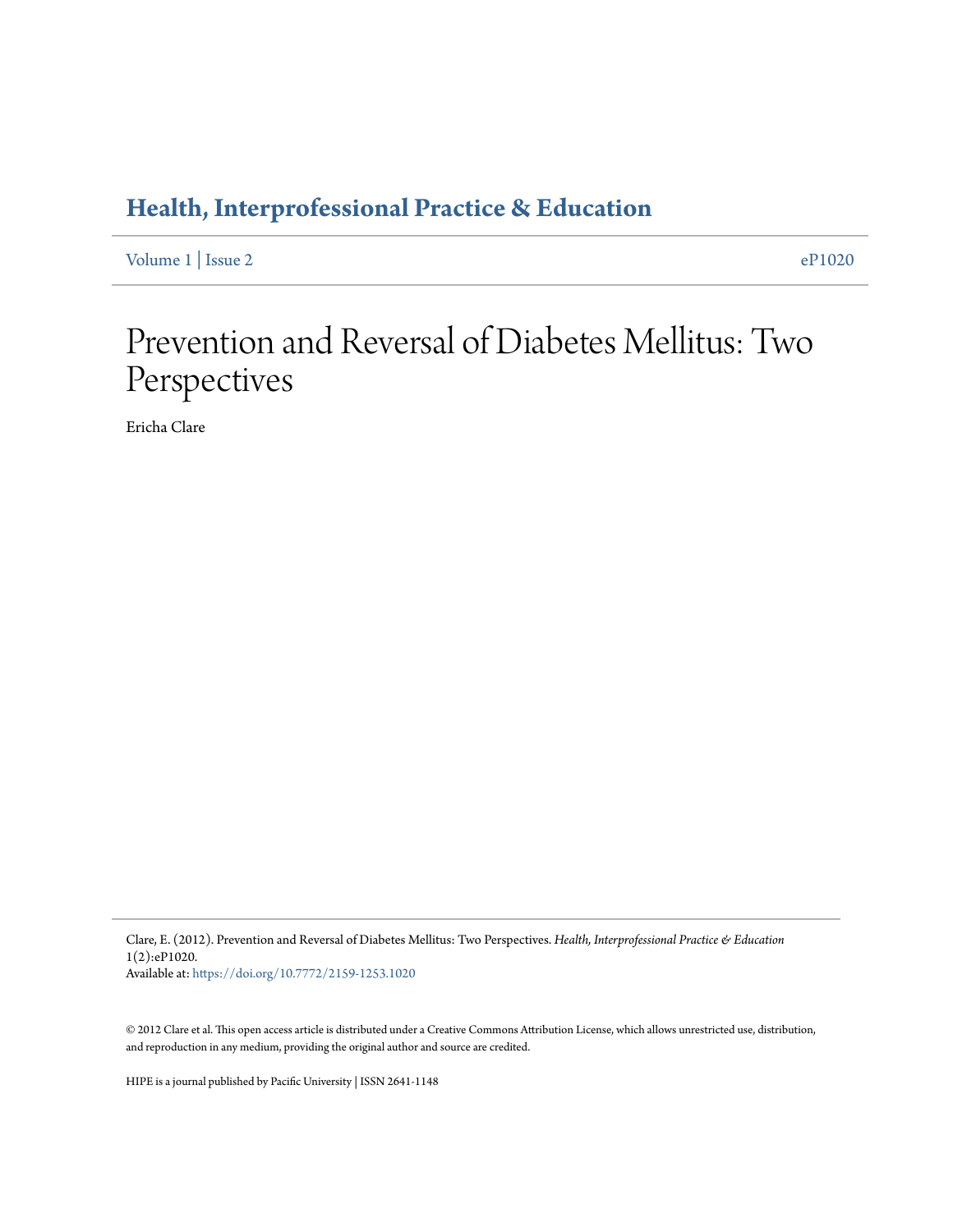## **Book Review**

# **Prevention and Reversal of Diabetes Mellitus: Two Perspectives**

**Ericha Clare ND, MAc** *National College of Natural Medicine*

Barnard, Neal D. (2007). *Dr. Neal Barnard's Program for Reversing Diabetes: The Scientifically Proven System for Reversing Diabetes without Drugs*. New York: Rodale. ISBN-13: 978-1594868108

Cousens, Gabriel. (2008). *There Is a Cure for Diabetes: The Tree of Life 21-Day+ Program*. Berkeley: North Atlantic Books. ISBN-13: 978-1556436918

The focus of today's medical paradigm is clinical management; that is to say, how to best live with a disease. With Type 2 diabetes this management, often pharmacological, is as much a mindset as a methodology. However, there are doctors who operate from a different mindset, one of reversal and even cure. This is a review of two books written by two different medical doctors on prevention and reversal of diabetes mellitus, by way of plant-based diets. The first is *Dr. Neal Barnard's Program for Reversing Diabetes*, by Neal D. Barnard, MD (2007 Rodale Press). The second is *There is a Cure for Diabetes* by Gabriel Cousens, MD (2008 North Atlantic Books).

Dr. Neal Barnard discusses the efficacy of a low fat, animal product-free diet, and while he recommends healthier whole foods over processed foods, his focus on the standard glycemic index is only peripheral. He explains that diabetes is not caused by carbohydrates, but by fat, as many traditional diets such as that of the Japanese are carbohydrate-rich, and that diabetes only becomes prevalent upon adopting a high-fat western diet. Dr. Barnard's own clinical research shows that when subjects significantly limited their dietary fat, even if they still ate pasta and rice, their fasting blood sugars as well as A1C levels decreased significantly.

He describes what other published studies are demonstrating, which is that a primary cause of insulin resistance is the accumulation of intramyocellular fat – fat inside the muscle cells. Using the lock-and-key analogy of the insulin receptor and insulin, respectively, elevated levels of intramyocellular fat, in effect, block the keyhole, inhibiting the hypoglycemic process of signaling glucose transporters to migrate to the cell membrane.

One method to reduce intramyocellular fat would be to increase the number of available mitochondria to metabolize it. However, research is demonstrating that the mechanism by which the amount of intramyocellular fat is increased is the same one that turns off the genes that, in turn, upregulate the production of mitochondria. Dr. Barnard asserts that this vicious cycle can be reversed, and that cells can regain normal function, by decreasing the influx of dietary fat. The body would catabolize the existing intramyocellular fat, and thereby lower the inhibition on the production of mitochondria.

While Dr. Barnard cites additional evidence-based, health-related reasoning for avoiding dietary animal product, he believes the fat-lowering strategy is a sufficient one, as even the lowest-fat chicken breast has

<sup>© 2012</sup> Clare. This open access article is distributed under a Creative Commons Attribution License, which allows unrestricted use, distribution, and reproduction in any medium, provided the original author and source are credited.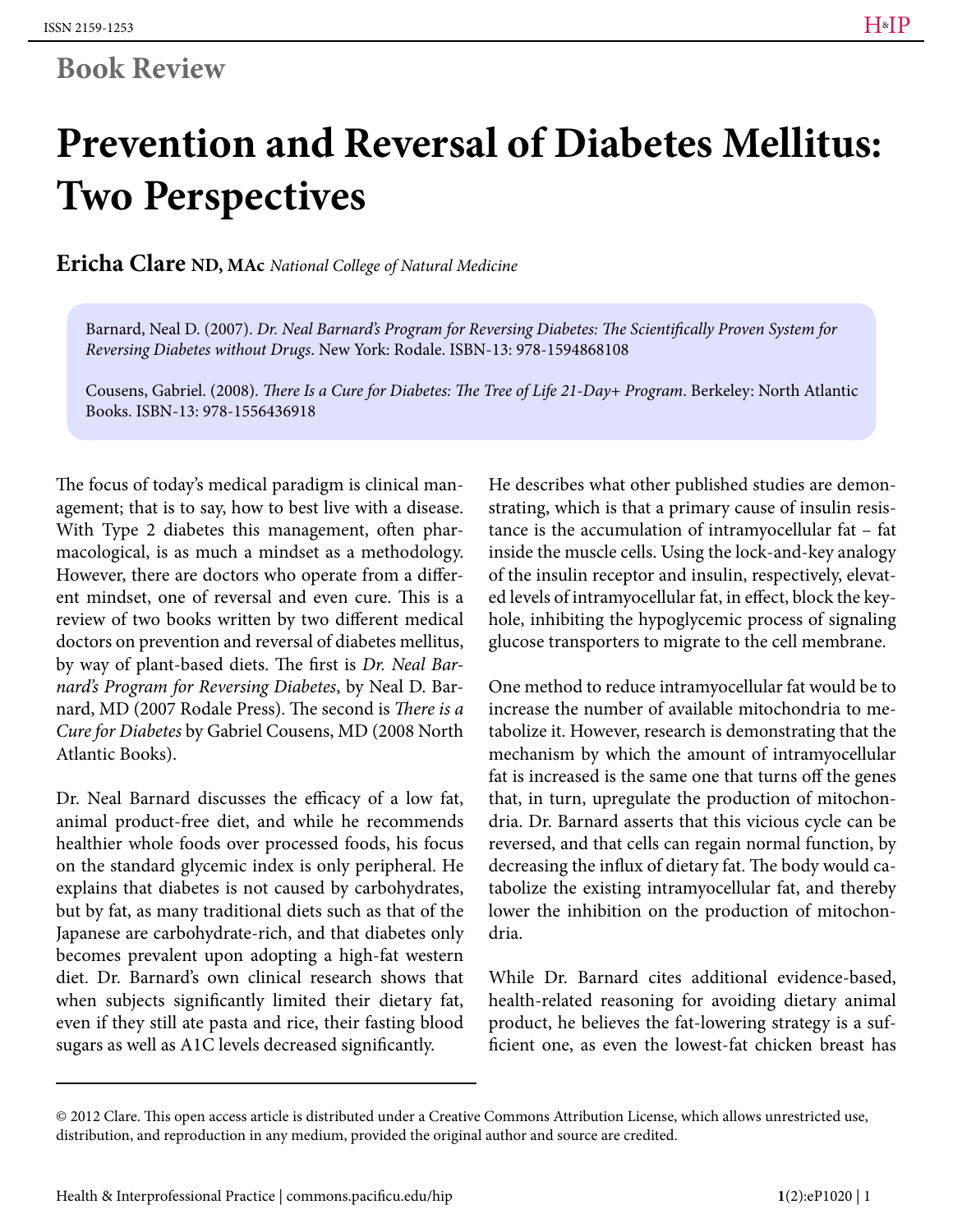Dr. Gabriel Cousens also approaches diabetes from the perspective of clinical research. With over 30 years experience clinically supervising live-food vegan retreat centers, he has compiled data specific to diabetes. Dr. Cousens' philosophy agrees with standard medical thinking in that the cause of diabetes is refined carbohydrates in the diet. In addition, like Dr. Barnard, he attests that cooked animal fat and trans-fatty acids are the second major contributors to this disease.

Dr. Cousens' approach to healing diabetes is to live within a fasting blood sugar of 70-85mg/dL, and that caloric restriction, or fasting, is a "potent means of achieving this." This is just the start, but is certainly a paradigm shift for people who are more likely to live to eat, rather than eat to live. His primary approach is through a detoxification process which includes juice "feasting," or drinking several glasses a day of freshly juiced vegetables for up to 92 days. Other components of the diet include live or raw vegetables, nuts, seeds, sprouted beans and grains, and some specific cooked grains such as brown rice and barley. Individual diets will vary in the level of glycemic control, as determined by the severity of a patient's diabetes. This is especially notable with regard to the presence or absence of fruit in the diet.

At his rejuvenation center called Tree of Life, Dr. Cousens has created a 21-day comprehensive program for diabetics, in which patients implement these dietary changes. Dr. Cousens combines diet with modalities of homeopathy, ayurveda and naturopathy, and is also a proponent and facilitator of spiritual awareness in healing of the body. He has helped many patients taper off their medications, and to be able to control their blood sugar through food choices.

Doctors Barnard and Cousens both believe Type 2 diabetes is not only controllable, but curable through diet and lifestyle, and that even Type 1 diabetics can greatly benefit from their health suggestions by way of lowering their insulin dosages. Both of these doctors have conducted extensive clinical research with their patients, and documented patients' improved lab results, weight control, and increased vitality. The books were written as educational resources for patients, as well as for doctors. As patients are becoming more selfeducated on their health, we as healthcare practitioners also need to stay apprised of the trends, and we can also benefit from thinking beyond what we all have learned in school.

Allopathic, or conventional, medicine has made some strides in recent years to address the dietary component of Type 2 diabetes, with the implementation of diabetes education centers. However, medical doctors increasingly focus their energy managing the diabetic polypharmacy that is commonplace. The practice of starting a patient with a low dose of one drug, and then increasing as needed, is moving to a standard whereby recently-diagnosed patients are now prescribed two or three medications at the onset. This approach may effectively correct blood glucose levels, but does not treat the underlying causes, and therefore, at best, can only be deemed a short-term, or maybe imperfect solution. It is this shortcoming that doctors Barnard and Cousens successfully address.

It should be noted that these two authors are rare nutritionally-focused MDs; it is the naturopathic doctor (ND) that may be more accessible for the average healthcare practitioner who needs to co-manage a diabetic patient with a nutrition expert. The role of NDs in interprofessional practice is, in part, clinical nutrition. Following the Hippocratic adage to let food be thy medicine, and medicine be thy food, digestive health is a cornerstone of the profession, as it is the primary route of both nutrients and toxins or irritants. While not all naturopathic physicians might corroborate the opinions and strategies of the doctors in this review, they would prioritize a whole-foods diet as the chief component of a treatment plan for a diabetic. Naturopathic physicians focus on preventative medicine in treating the underlying causes of disease, which is primarily diet for Type 2 diabetes. By working with the patient to make healthy lifestyle changes, patients reclaim some control of their health, which feeds into prevention of complications and co-morbidities which run rampant with this disease.

Interdisciplinary management of diabetes is a commonly-used strategy of healthcare systems, since the doctors don't have time (or often, the training) to handle all aspects of this prevalent and systemic disease.